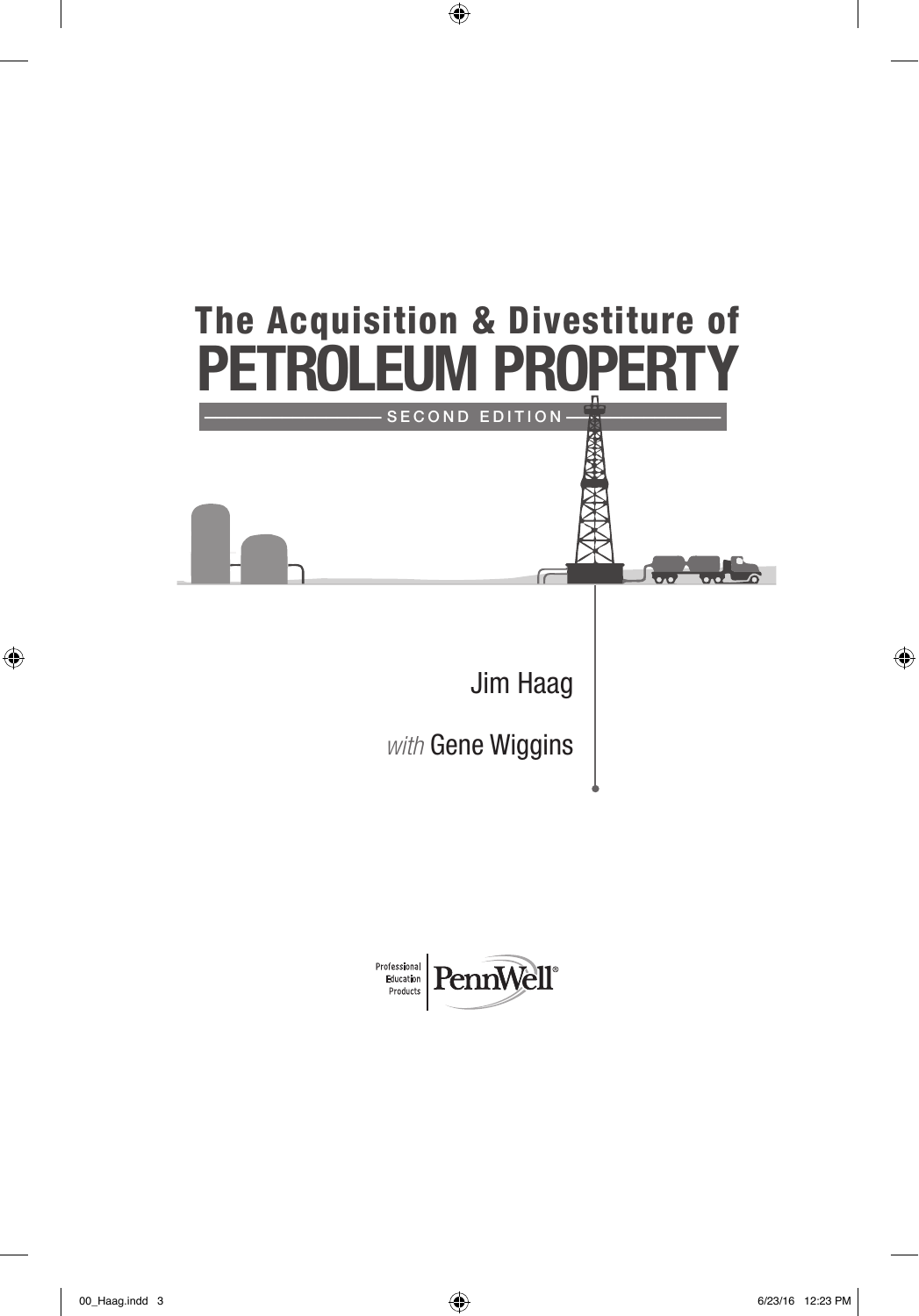# CONTENTS

| 1              |  |
|----------------|--|
| $\overline{2}$ |  |
| 3 <sup>1</sup> |  |
| $\overline{4}$ |  |
| 5              |  |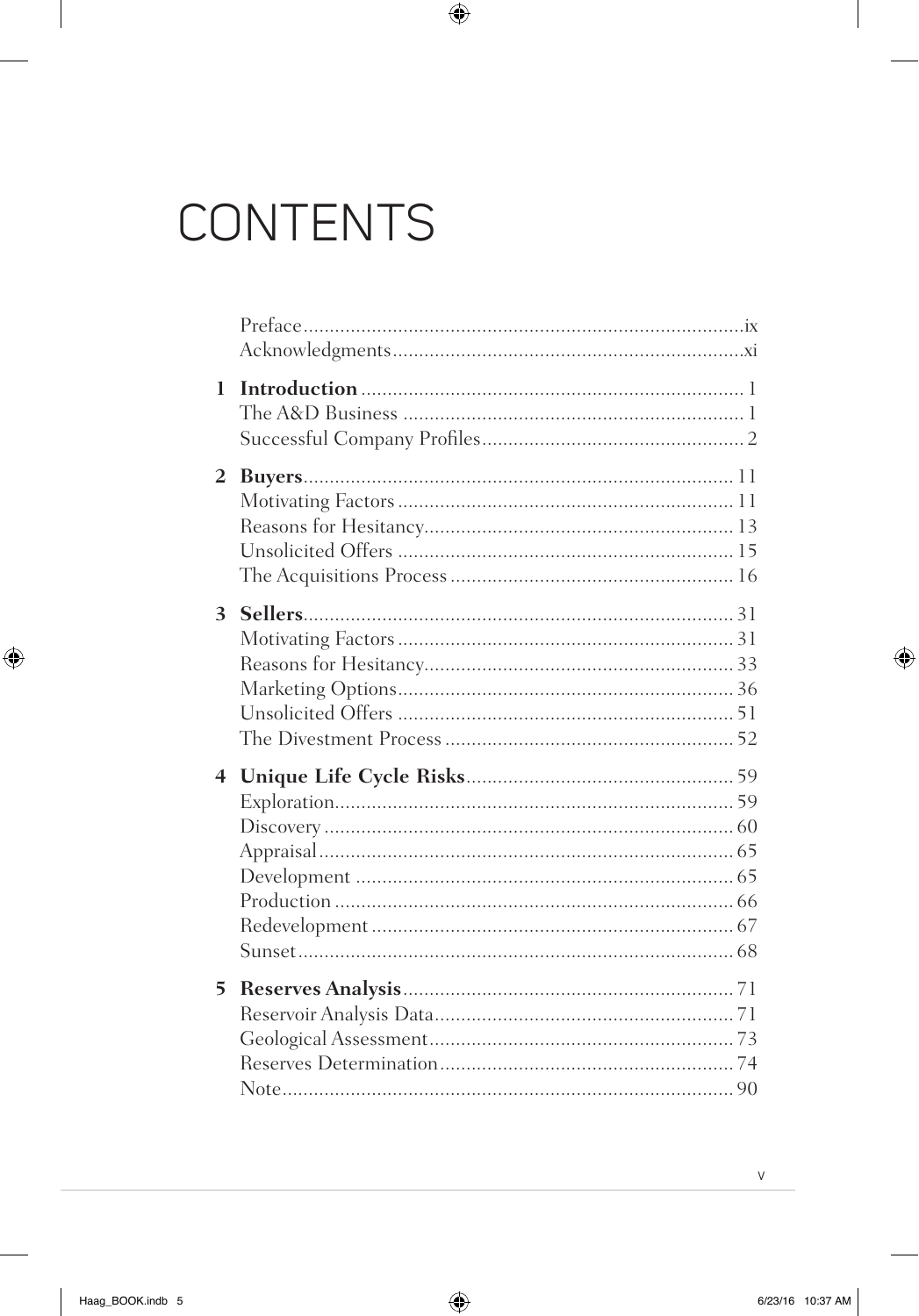| 6  |                                                   |  |
|----|---------------------------------------------------|--|
|    |                                                   |  |
|    |                                                   |  |
|    |                                                   |  |
|    |                                                   |  |
|    | Evaluation of Undeveloped Leasehold 108           |  |
|    |                                                   |  |
|    | Pitfalls in Oil and Gas Property Evaluations 112  |  |
|    |                                                   |  |
|    |                                                   |  |
| 7  | <b>Evaluation of Unconventional Resource Play</b> |  |
|    |                                                   |  |
|    |                                                   |  |
|    | Unconventional Resource Play Types  122           |  |
|    | Unconventional Reserves Determination 127         |  |
|    | Acquisition of Unconventional Resources  141      |  |
|    |                                                   |  |
| 8  |                                                   |  |
|    |                                                   |  |
|    |                                                   |  |
|    |                                                   |  |
|    |                                                   |  |
| 9  |                                                   |  |
|    |                                                   |  |
|    |                                                   |  |
|    |                                                   |  |
|    |                                                   |  |
|    |                                                   |  |
|    |                                                   |  |
|    |                                                   |  |
|    |                                                   |  |
|    |                                                   |  |
| 10 |                                                   |  |
|    | U.S. Acquisition and Divestiture Activity 211     |  |
|    |                                                   |  |
|    |                                                   |  |
|    |                                                   |  |
|    |                                                   |  |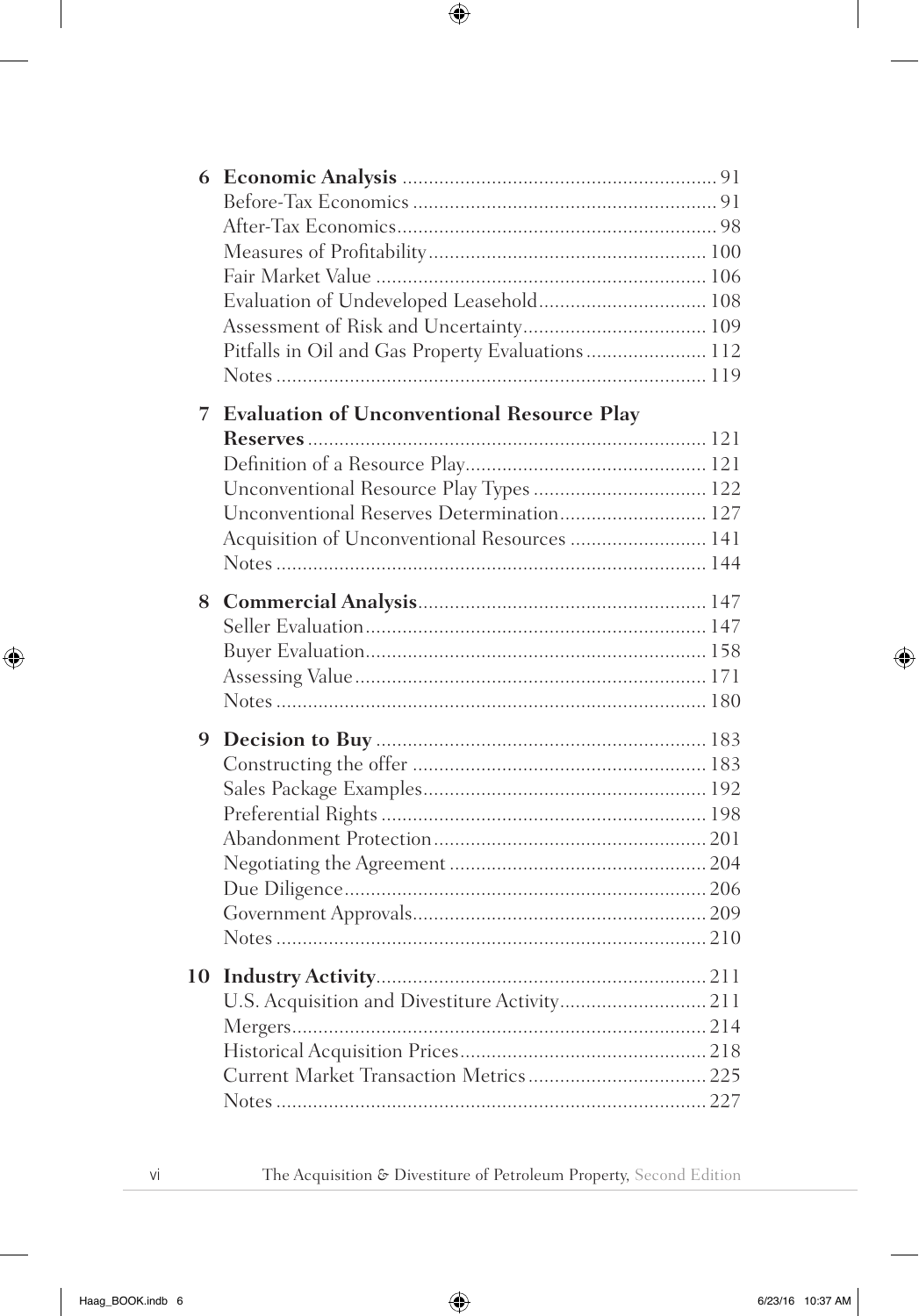| 11 |                                                         |  |
|----|---------------------------------------------------------|--|
|    |                                                         |  |
|    |                                                         |  |
| 12 |                                                         |  |
|    |                                                         |  |
|    |                                                         |  |
|    |                                                         |  |
|    |                                                         |  |
|    |                                                         |  |
|    |                                                         |  |
|    |                                                         |  |
|    |                                                         |  |
| 13 | International Country Case Histories 263                |  |
|    |                                                         |  |
|    |                                                         |  |
|    |                                                         |  |
|    |                                                         |  |
| 14 |                                                         |  |
|    |                                                         |  |
|    |                                                         |  |
|    |                                                         |  |
|    |                                                         |  |
| 15 |                                                         |  |
|    |                                                         |  |
|    | Gulf of Mexico-Purchase/Sale, Exploration Well  296     |  |
|    | South Louisiana-Acquisition Proposal, Old Inland        |  |
|    |                                                         |  |
|    | Gulf of Mexico-Purchase/Sale, Sunset Properties 300     |  |
|    | South Louisiana-Purchase/Sale, Proactive Co-Owner 301   |  |
|    | East Texas—Purchase/Sale, Engineering Uncertainty  303  |  |
|    | Gulf of Mexico-Purchase/Sale, Exploitation Strategy 304 |  |
|    | Gulf of Mexico-Assignment of Interest, Gas Price        |  |
|    |                                                         |  |
|    | Gulf of Mexico-Assignment of Interest, Tax Impact  307  |  |
|    | Gulf of Mexico-Trade of Property, Evaluation            |  |
|    |                                                         |  |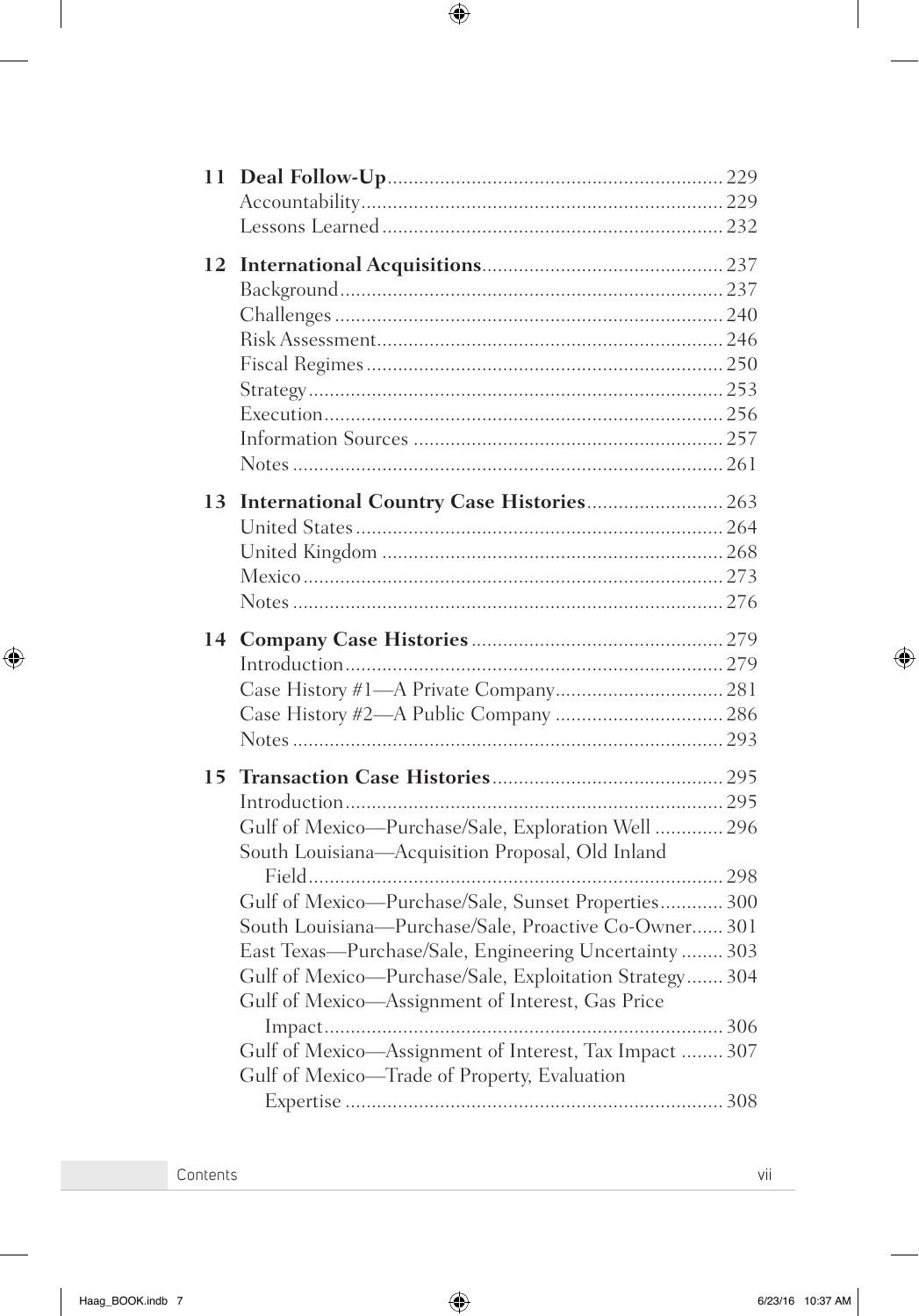| South Louisiana-Trade of Property, Innovative   |  |
|-------------------------------------------------|--|
|                                                 |  |
| Gulf of Mexico-Trade of Property, Consolidation |  |
|                                                 |  |
|                                                 |  |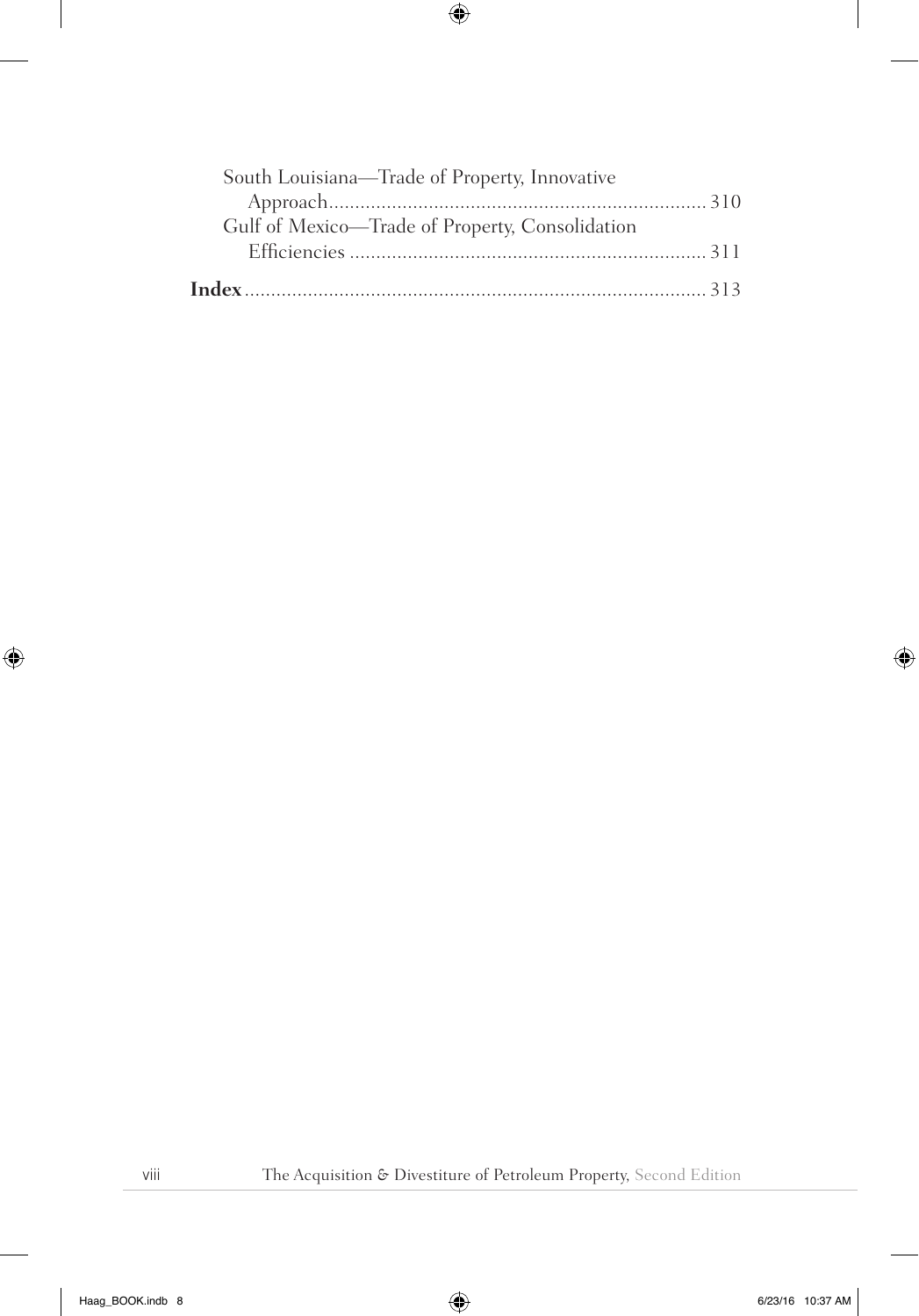# INTRODUCTION

## The A&D Business

Being involved in a successful acquisition is an exciting experience, similar to making a significant exploration discovery. An acquisition can result in a range of outcomes, from transforming a small company to a much larger entity, or simply helping to meet a short-term goal. Either outcome can be rewarding to the project team following a period of good technical, financial, and commercial analysis. More than one attempt at making an acquisition may be necessary, so each success needs to be celebrated.

Nearly every company has a dedicated professional or a talented team that screens deal flow on a regular basis. The market intelligence gained by these reviews, combined with regular contact with industry dealmakers and evaluation of acquisition and divestment (A&D) reports, is necessary to identify opportunities that are a good match to company strategy. When an attractive offering is spotted, prompt action in providing an indication of interest is important. Assuming the preliminary review and response is favorable, the project team is assembled to begin the evaluations.

Every company has its own acquisition evaluation process. Although the processes may differ, success is likely if evaluation and negotiation lead to a signed purchase and sale agreement that results in terms and conditions that meet acquisition objectives and protect the company.

1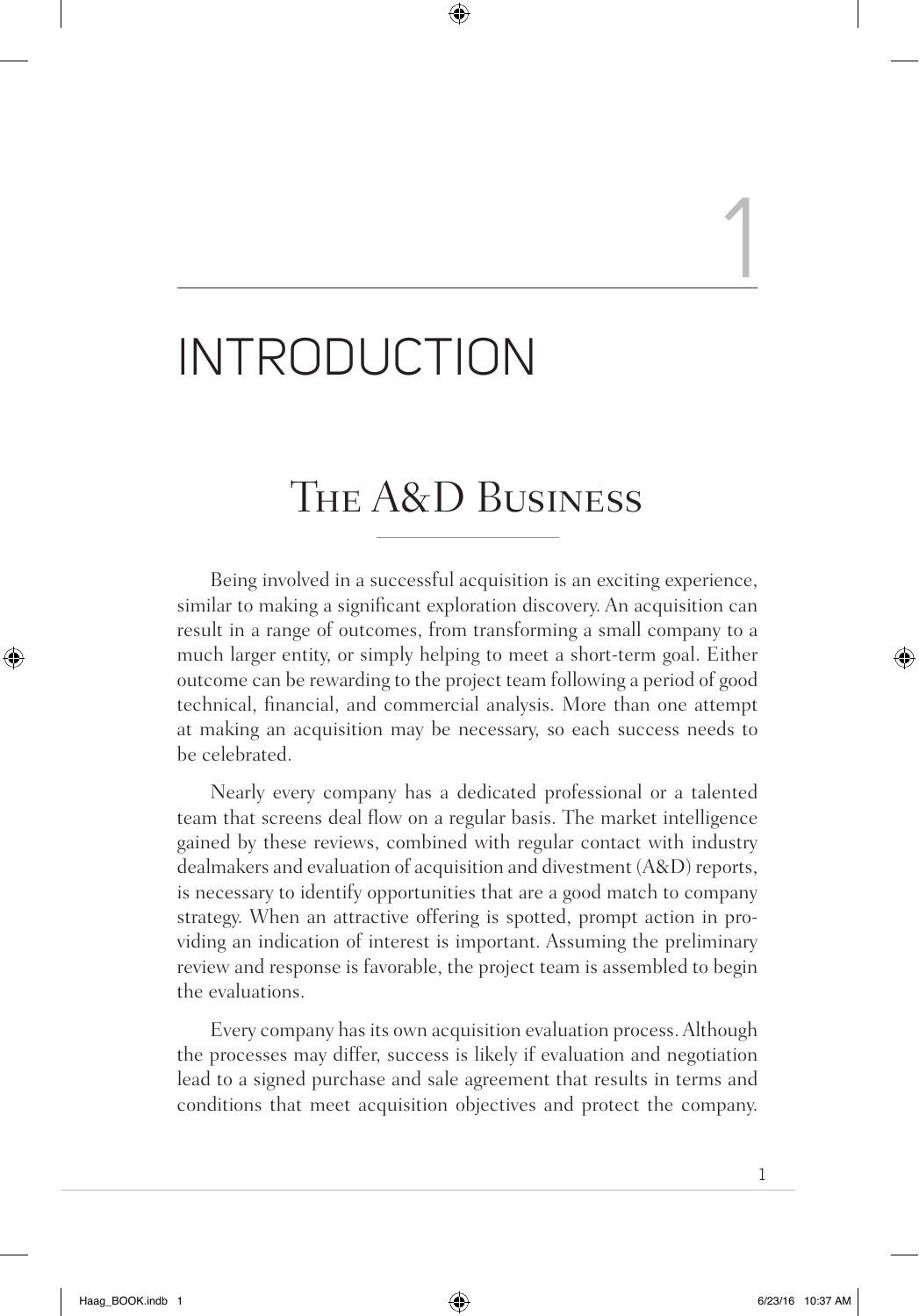three sizes of companies in the domestic marketplace. Since that time, there have been many mergers of companies, and many start-ups have entered the industry. Foreign companies also now have large stakes in the U.S. market. There are no size limitations at this time as to the participation of companies who are engaged in U.S. transactions.



Past the mid-1990s, majors sell to larger independents, who sell to smaller independents

**Fig. 1–3.** Current portfolio management

The major integrated oil companies that once owned most of the fields in the United States have divested the majority of those portfolios. The majors own a mere fraction of the domestic properties that were their core producers in 1990. Each company has used a number of processes for their sales programs. The approaches to sell vary and are based on staffing requirements, sale objectives, and field characteristics, including size, value, geography, and the associated abandonment or environmental liabilities.

Independents have purchased the majority of the divested properties. These buyers created value by engaging in well work that has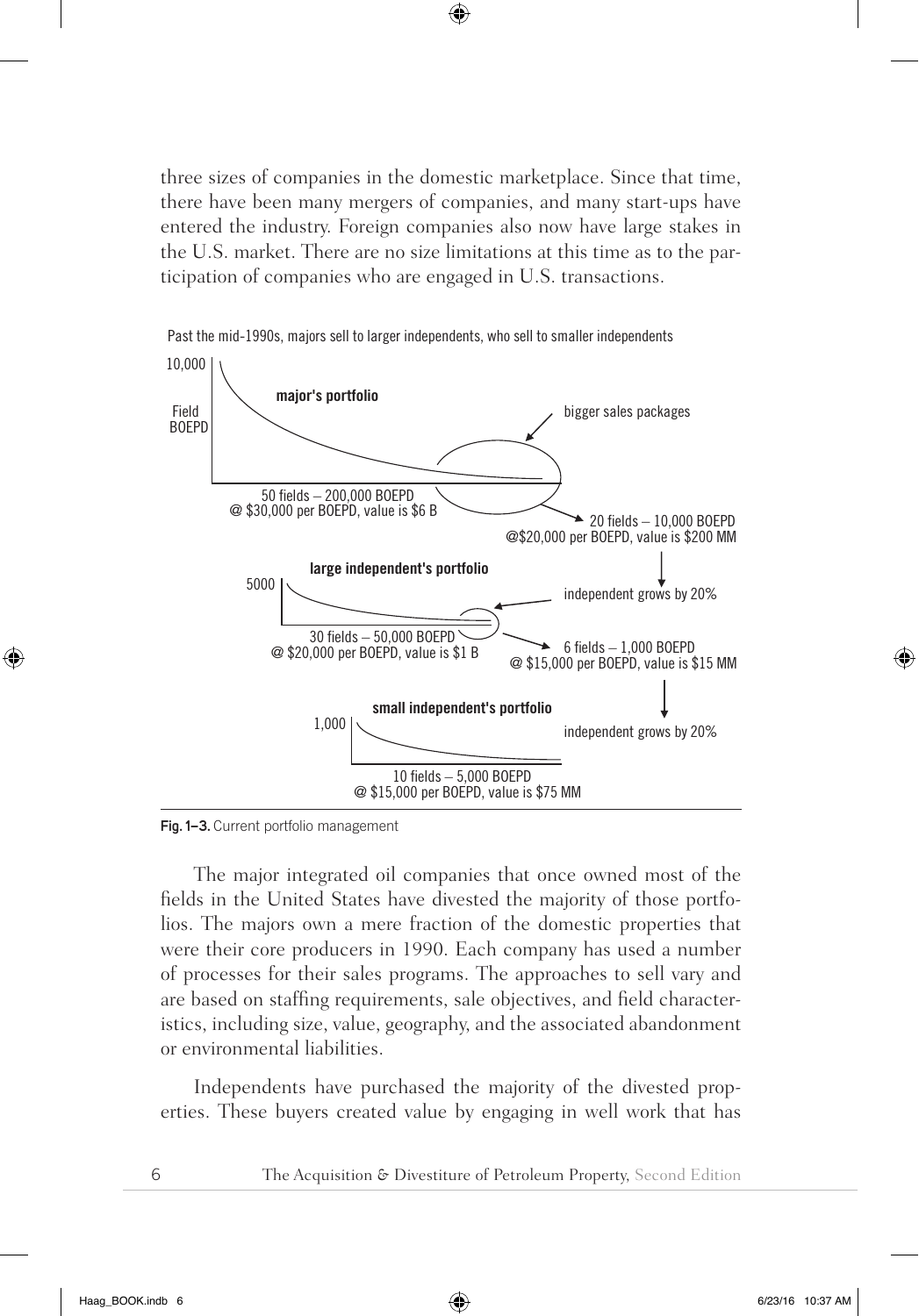partner goes through the review process, situations can cause the lender to withdraw the financing for the transaction. The reserve report must support the purported reserve volume, and the cash flow analysis must show a high likelihood that the funds will be repaid per the terms of the loan. Other associated factors such as the operator reliability, marketability of the production, the buyer's financial status, reserves concentration, and the price forecasts that were built into the economic model must also satisfy the lender's criteria. When an offer is made contingent on buyer financing, if the financing cannot be obtained the seller will return the deposit, if one was made, to the buyer.

The investment program that is contemplated to create value from the asset may require more capital than the organic cash flow from the property itself, creating another tier of investment that the buyer may require from outside sources. This becomes evident to the lender during the analysis, such that the lender knows additional funds will be necessary to generate the projected cash flow.

#### **Lack of information**

Property owners may have made private transactions that impair the assets; this information is not always divulged to buyers at the time the property is marketed. For instance, deep drilling rights, exploration potential, or overriding royalty interests may have been carved out of the lease ownership to facilitate activity on the property in which the owner did not participate. These actions dilute the revenue interest, value, and overall attractiveness of a property. Deals of this nature are rarely noted in the public domain and are discovered only when the company shares this information during the due diligence process.

The production performance of an asset may be worse than what was presented. The lack of important data may be due to the time lag in production reporting or the lack of reservoir pressures or field data being available. In other cases, a key well or facility may have a recent mechanical problem that is not repairable that was not initially disclosed, but was discovered during due diligence. The buyer can reduce his offer to reflect the impact of the new information or may disengage from the deal entirely.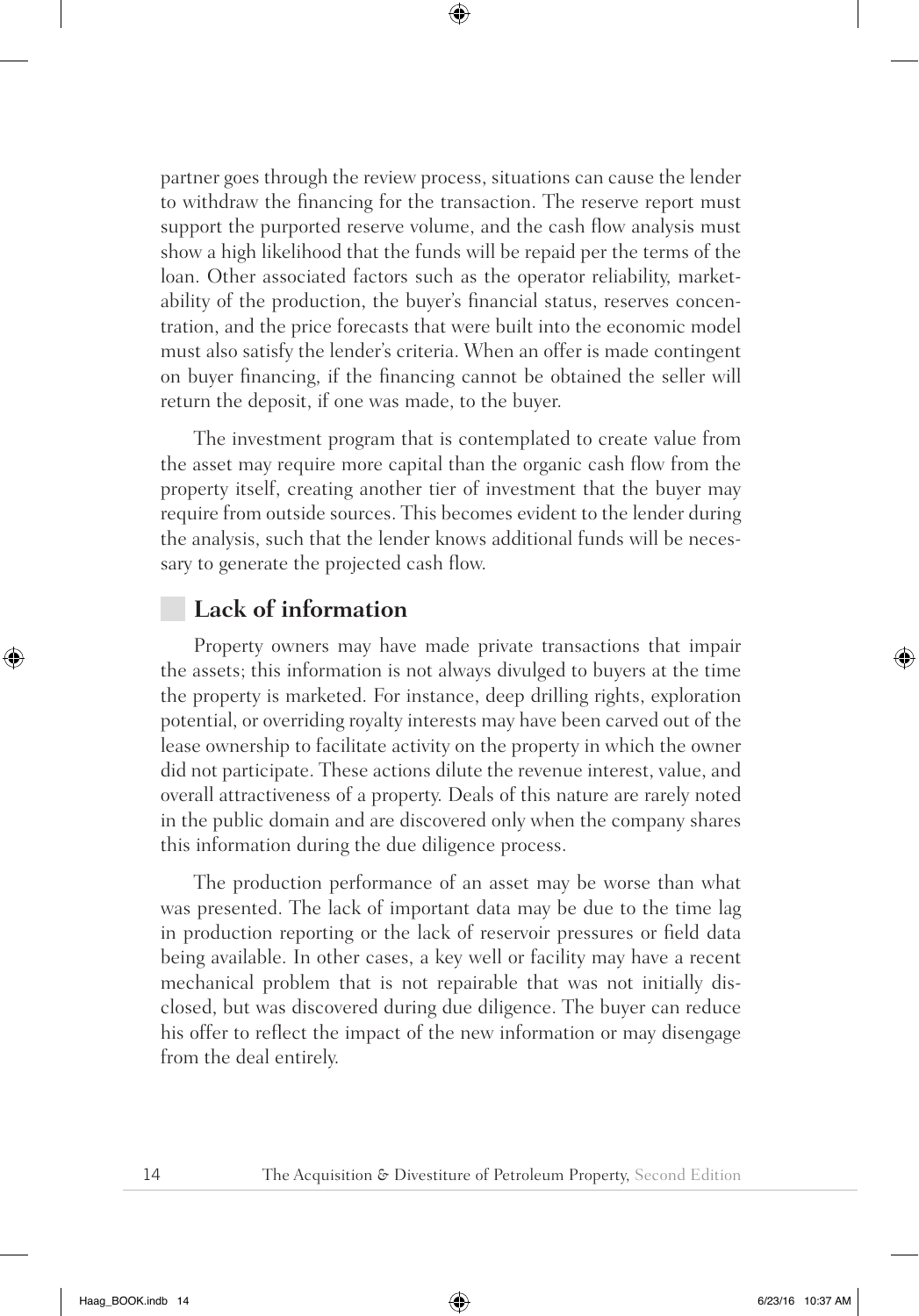exceptional for most producers to sell. Reserve replacement is an issue that would not be overlooked.

Another key consideration with the divestment of a producing asset is the impact on the remaining properties in the portfolio. If other fields were operated in conjunction with the field that is the subject of the offer, the loss of operating synergy would likely cause the lifting costs of the other fields to rise. This would reduce the profit margin of the offset production that is retained to a level that may not be acceptable.

A frequent disincentive to review an offer for a large field, particularly one with upside potential, is the commitment of resources required to perform an appropriate analysis. The technical staff is generally working ongoing projects, and the time is not always available to engage in a field study that supports a sale evaluation. A different problem occurs when management does want such an offer to be reviewed in detail but only commits to a partial or hurried evaluation effort. This normally results in a flawed analysis in which the evaluation has limited value and could be misleading.

Compounding the difficulty of the decision to sell is the potential for product price appreciation. As shown in figure 3–2, a price increase creates a disproportionately large gain in profit margin, and a seller is generally not willing to give up this option value without some premium in the sales price. This is true particularly when the oil price has been steady or rising in the months preceding the sale. The illustration shows that if the oil price is \$50 per barrel and the price increases to \$65 per barrel, the price increase of 30% creates an increase in profit of 45%. This is a margin improvement that a seller would want to protect if possible.

Another disincentive to selling producing property is the federal tax that is assessed on capital gains. Typically, the sales price will exceed the tax basis (capital expenditures that have not been written off as tax deductions) that remains on the property. The capital gain creates a tax cost that the seller must pay under normal circumstances. Thus, the seller wants a price that exceeds the value of the asset plus the transaction's tax cost to break even on an after-tax basis. If the seller has a low tax basis on the property and wants the buyer to pay for the tax cost in addition to paying a premium for the reserves value of the property, it is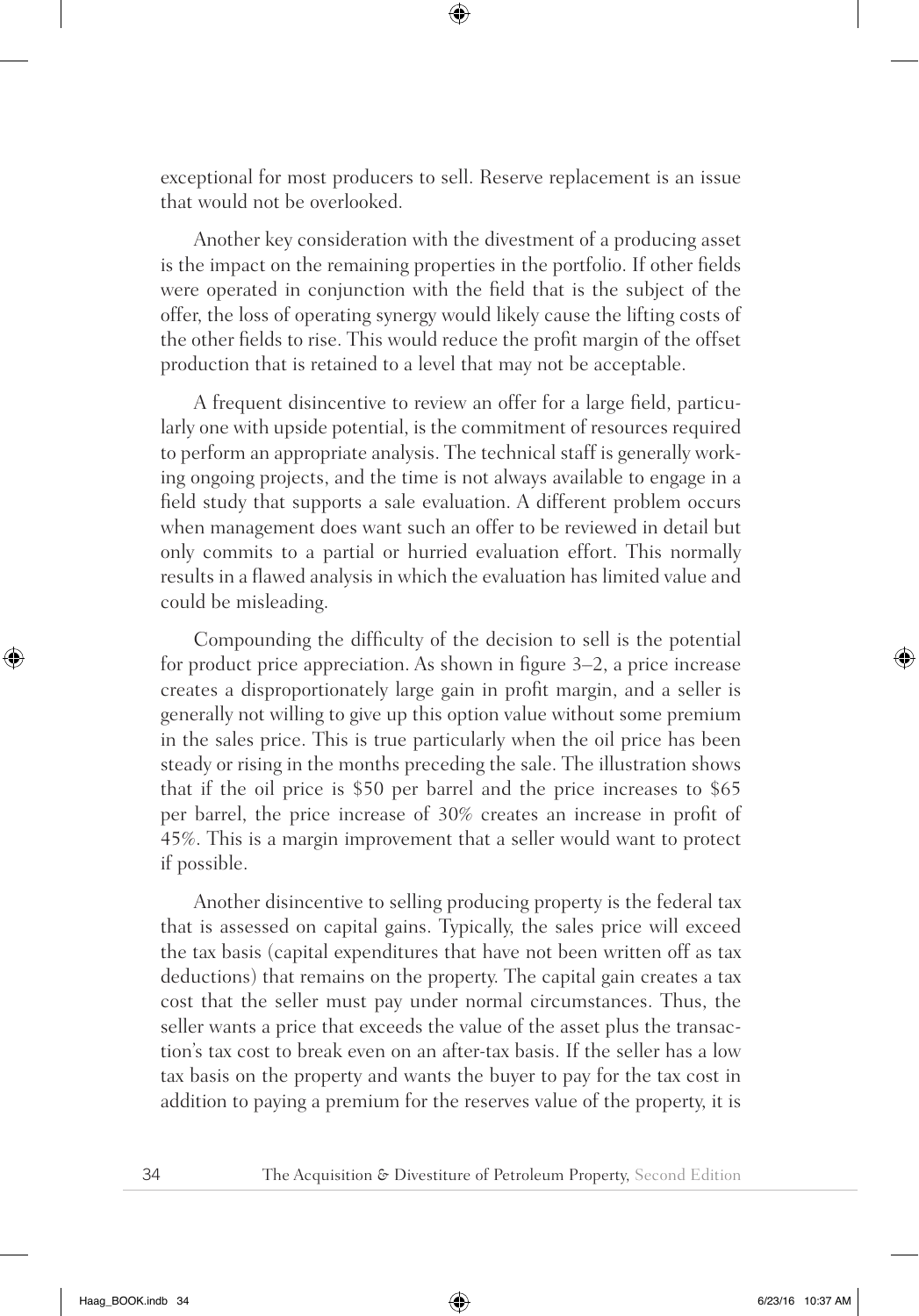Production multiples that were received from May 2000 to February 2004 for working interest and royalty interest properties are shown in figure 3–7. The royalty interests obtained a significant premium over the working interests, capturing over double the value per barrel produced. The working interest multiple increased from \$10,000 to \$30,000/ BOEPD, and the royalty interest multiple increased from \$25,000 to \$75,000/BOEPD during the period.



Fig. 3-7. Auction sales proceeds—comparison of working and royalty interests. (Reprinted with permission, Kenneth R. Olive, Jr., Presentation at the Hart's A&D Workshop, Dallas, September 2014.)

This escalation in value may appear to be unreasonable, but there is a strong correlation between the oil price and the production market multiple taken from auction statistics, as shown in figure 3–8. The correlation is stronger than what is shown when the oil price is compared to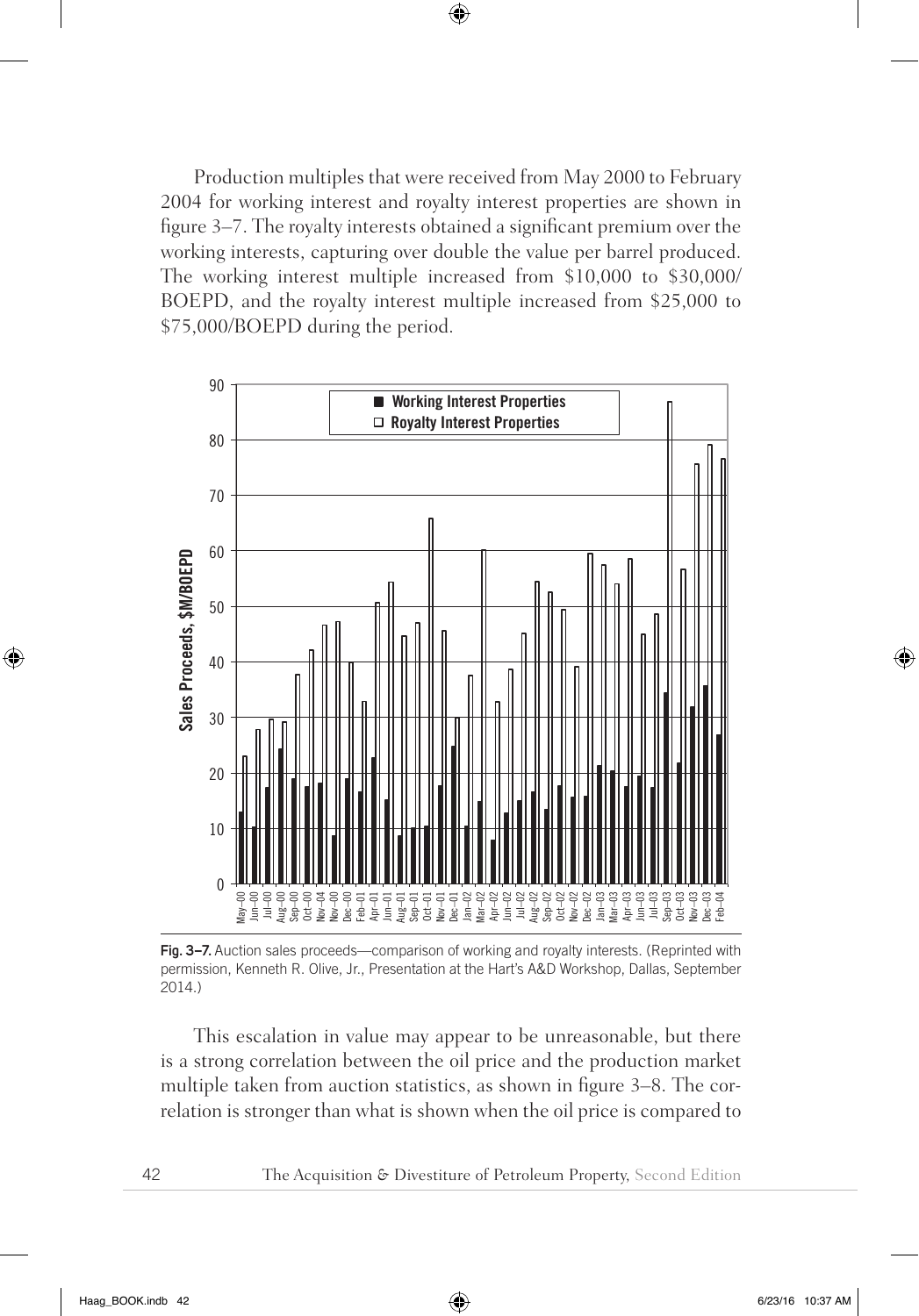into divestiture candidate status. Common reasons for revitalization include the following:

- ¤ The acceptance of new technology can be applied to reduce costs or increase recovery.
- ¤ New seismic data has better quality than the seismic on which the discovery was based, leading to a drilling program to exploit prospective areas that were not identified earlier.
- ¤ Well production data indicates that additional wells or remedial activity can increase or accelerate recovery.
- ¤ Reservoir performance indicates that pressure maintenance is needed to maximize oil recovery, and a secondary recovery program is initiated.

Revitalization efforts are frequently very profitable because the infrastructure to support the new production is in place. Many companies that are proactive acquirers will look for fields that have not been revitalized, because fields in this stage of their life cycle have consistently been fertile ground for finding quality locations. The potential downside of these drilling locations is that the reserves target per well is not as large as the volume per well in the original development, simply because the largest and most prolific reservoirs were developed first. During a period where product prices are climbing and new seismic data continues to identify undrilled traps, a field can experience several revitalization programs, each prolonging the field life and pushing the inevitable abandonment program cost farther into the future.

### **SUNSET**

The fields in the *sunset* stage of their life cycle are nearing abandonment and have a low chance of regaining profitability. The fields may have just a few producing wells and bear a huge risk if one of the key remaining wells ceases producing, because it is usually not profitable to rework it to re-establish production. The producing facilities in a sunset-era field were likely sized to process a much higher fluid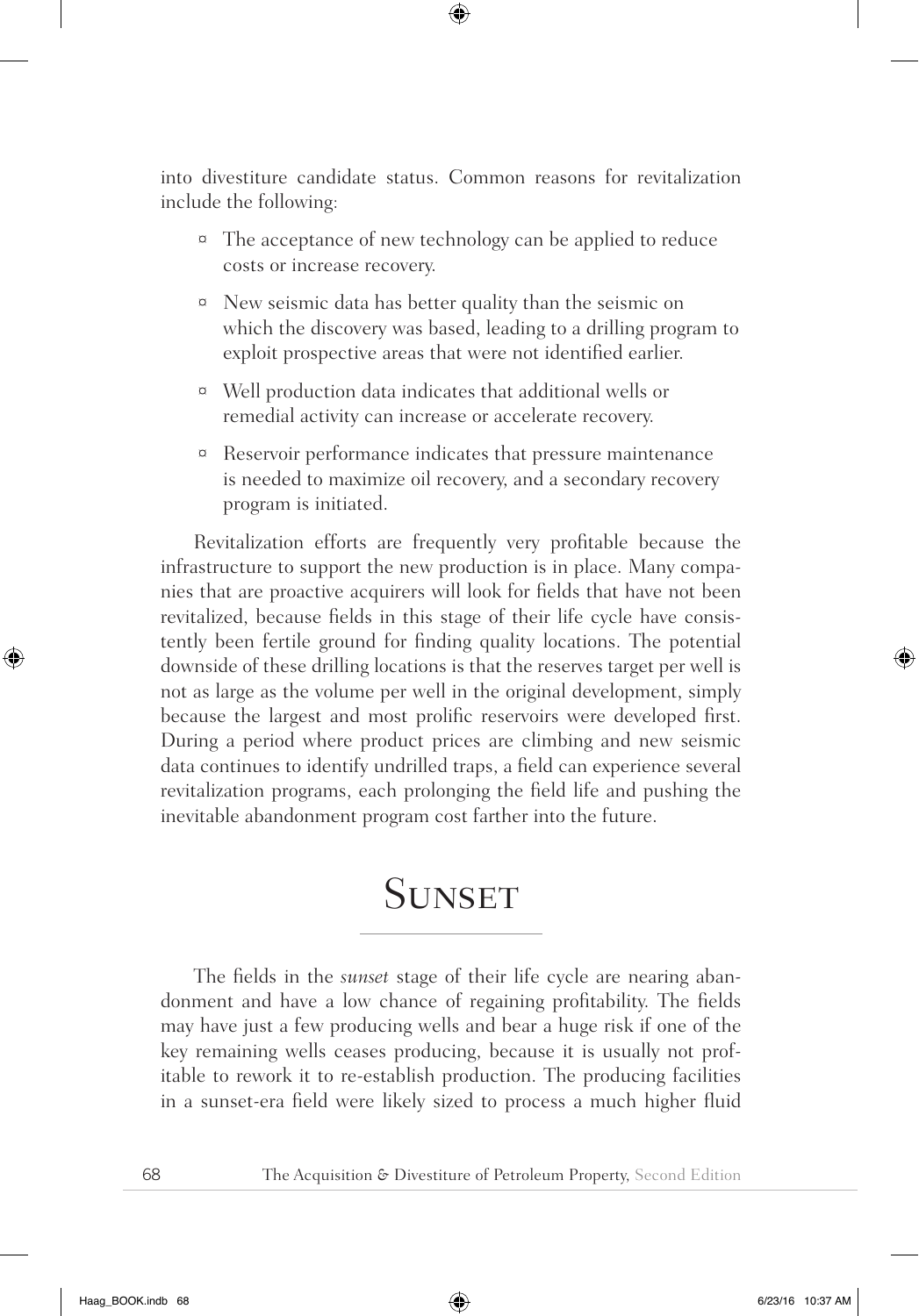equipment and are not capitalized for income tax purposes (example: labor costs of installing surface equipment). As with operating costs, investments are generally escalated to reflect inflation.

#### **Other costs**

Other costs to consider in an economic evaluation of an oil and gas property are exploration costs as well as abandonment costs. Exploration costs occur when acquiring a prospective oil and gas property and conducting exploration activity on the property. Exploration costs include geological and geophysical costs; legal costs; assessment costs; mineral rights; acquisition costs; lease bonuses; and capitalized intangible drilling and development costs (IDCs) not represented by physical property.

Abandonment costs are related to abandoning wells and surface facilities and restoring surface conditions once a producing property has reached its economic limit and/or when the property is surrendered back to the landowner. A component that can help offset abandonment costs is the salvage value of equipment after a property has reached the end of its useful life. It is often assumed for onshore properties that the salvage value of equipment will offset all or most of the abandonment costs associated with a property. This may be the case for an onshore property; however, salvage value for offshore properties often covers only a small fraction of offshore abandonment costs due to the significant expense of platform removal.

## After-Tax Economics

Most oil and gas property evaluations for U.S. properties are prepared on a BTAX basis, whereas after-tax (ATAX) evaluations for international properties are often the norm. Federal tax treatment for U.S. and international oil and gas properties is beyond the scope of this book; however, it's important to keep in mind the importance of taxes in the evaluation of oil and gas properties. Stated simply, federal income taxes are obtained by multiplying taxable income after all deductions by the corporate tax rate. Taxable income is determined by deducting certain expenses including depreciation expense, depletion expense, intangible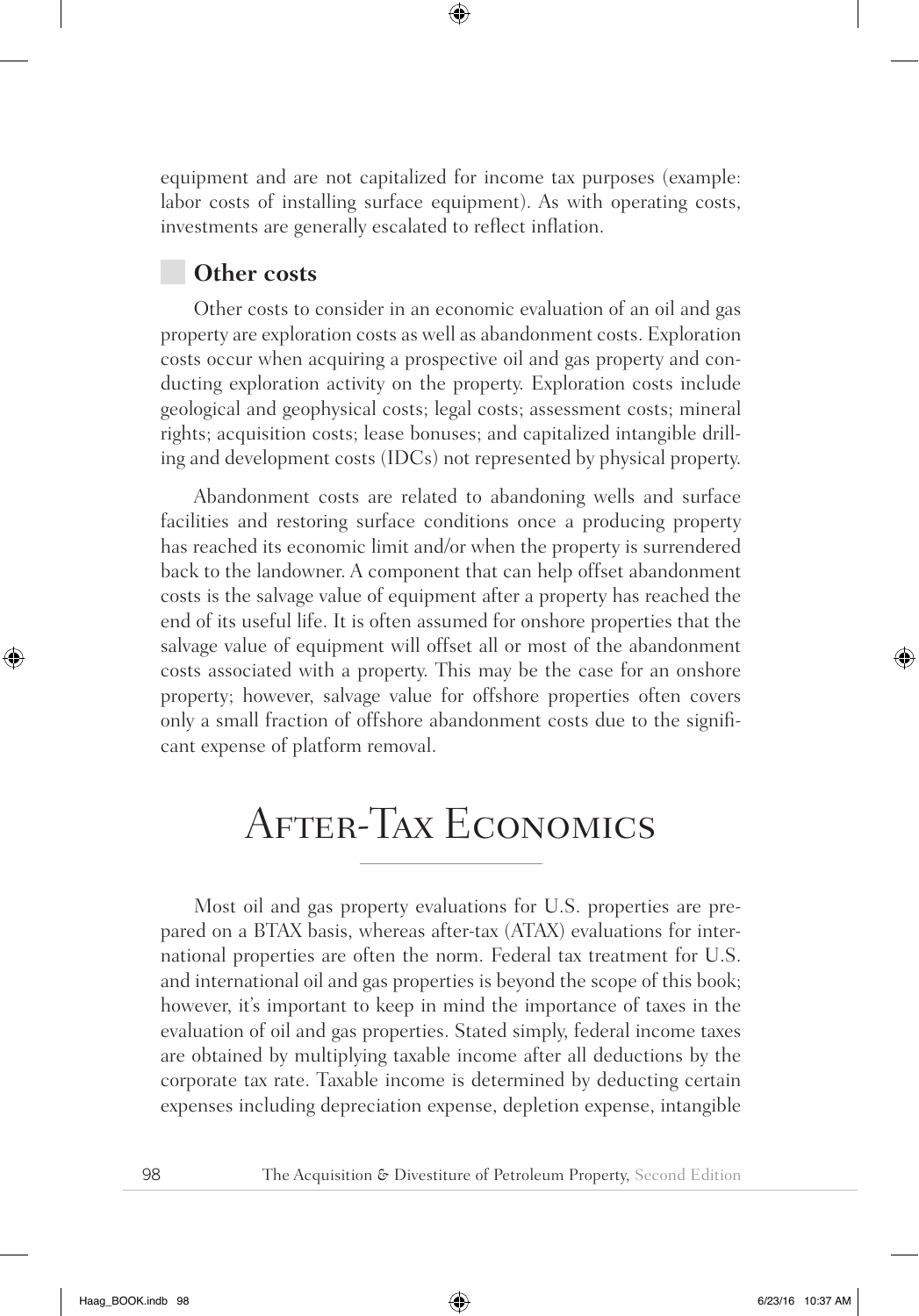cash flows are sensitive to large capital expenditures, particularly in the early time portion of the cash flow projection. A significant over- or underestimation of an investment can have a significant impact on the cumulative discounted cash flow.)

- 2. Failure to account for any fixed charges per well per month as set out in the operating agreement in the estimate of monthly operating costs.
- 3. Treatment of operating costs on a per unit of production basis (dollars per BO or Mcf of gas) as opposed to a total cost basis (dollars per month). (Note: The application of unit costs during a curtailment period or after a significant decline in production can result in an understatement of actual costs.)
- 4. Failure to recognize for a given producing property that operating costs and investments for a small independent may run less than for a large integrated company.
- 5. Failure to identify and sort out nonrecurring or infrequently occurring costs such as platform painting, tubing replacement, road maintenance, and workover costs.
- 6. Failure to question whether costs identified by an operator or client as nonrecurring are in fact nonrecurring.
- 7. Failure to separate fixed costs from variable costs, particularly in an offshore environment.
- 8. Failure to understand if overhead is included in cost data and what overhead it represents.
- 9. Failure to account for abandonment costs and any environmental cleanup costs.
- 10. Failure to account for the future costs associated with compressor or pump installation.
- 11. Failure to account for only relevant costs and revenues in an economic limit analysis. (Note: For example, if a pumper continues to be retained in an area of production whether or not a specific well under study is abandoned, then the portion